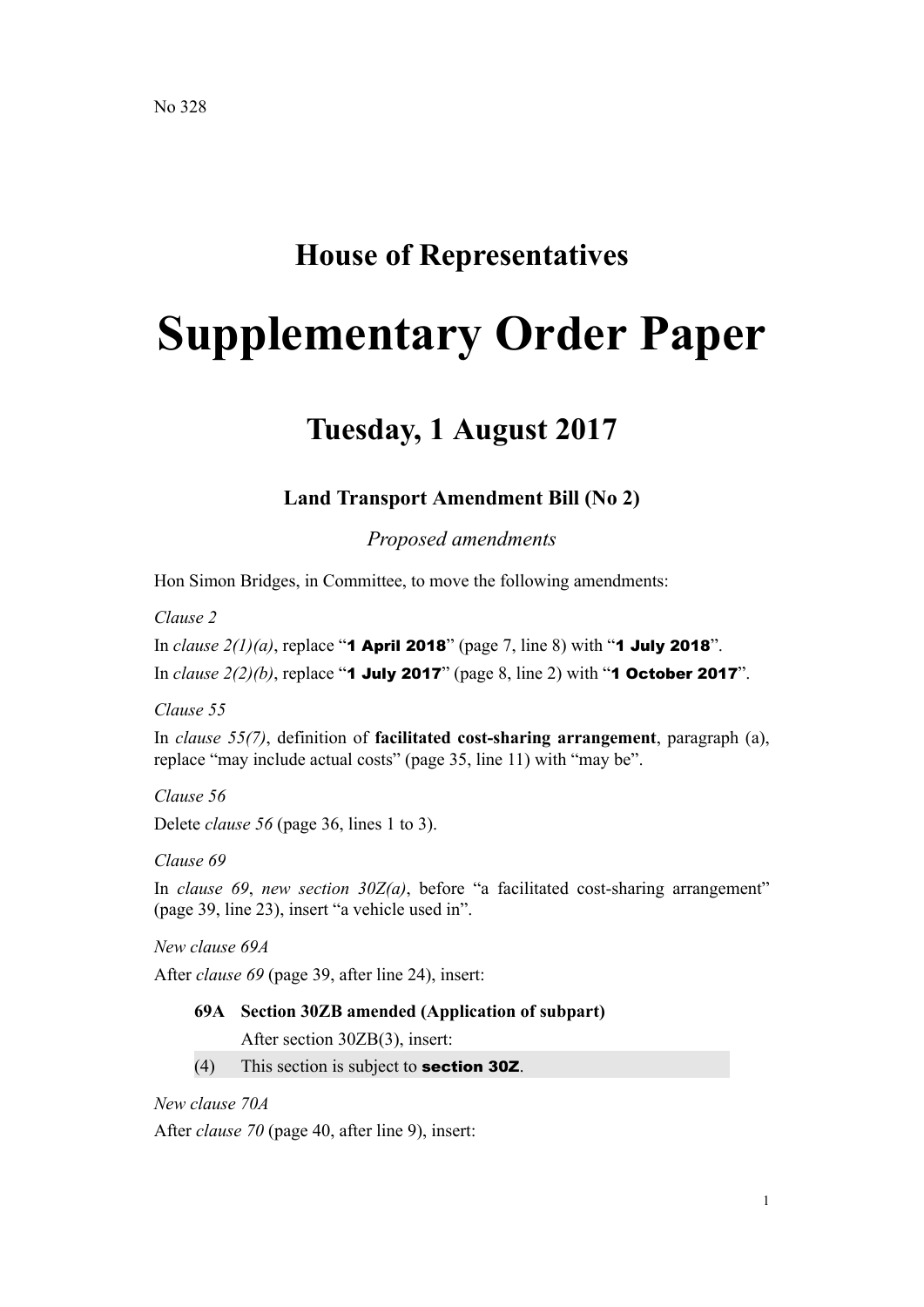#### **70A Section 30ZE amended (Application of subpart)**

After section 30ZE(2), insert:

(3) This section is subject to section 30Z.

#### **Explanatory note**

This Supplementary Order Paper makes minor and technical amendments to the Land Transport Amendment Bill (No 2) (the **Bill**).

The amendment to *clause 2(1)* relates to the Bill's changes to alcohol interlock sentences. These changes are to commence by Order in Council, with a default commencement date if no Order in Council is made. The default commencement date of 1 April 2018 is delayed by the Supplementary Order Paper to 1 July 2018. This allows time for administrative processes to be put in place so that the Bill can be implemented effectively. The processes concern subsidy arrangements for lower-income people who are given alcohol interlock sentences.

The amendment to *clause 2(2)* relates to the small passenger vehicle changes made in the Bill. Again, these changes are to commence by Order in Council, with a default commencement date if no Order in Council is made. This is because the timing of the Bill's changes needs to be synchronised with the commencement of delegated legislation (rules drafted by the New Zealand Transport Agency). Those rules will contain the detail of the new small passenger service regime and must be made before the Bill can be brought into force. The default commencement date of 1 July 2017 is delayed by 3 months to 1 October 2017 to allow an appropriate amount of time to notify the rules before they come into force.

The other 3 amendments made in this Supplementary Order Paper also relate to the Bill's small passenger vehicle changes. The first amendment is a minor adjustment to *paragraph (a)* of the definition of facilitated cost-sharing arrangement inserted by *clause 55*. The change is to replace the words "may include actual costs" with the words "may be". This is to clarify that driver's costs may be reimbursed up to a maximum per kilometre set in the *Gazette*, and to provide that the costs reimbursed need not be actual costs. The gazetted maximum will be set to be an average of actual costs.

The second amendment is a technical amendment. It is consequential on the amendments to the Land Transport Act 1998 (the **Act**) made by the Energy Innovation (Electric Vehicles and Other Matters) Amendment Act 2017, which commence on 1 July 2017.

The third amendment is a technical rewording of *new section 30Z(a)* inserted by *clause 69*. *New section 30Z* is concerned with the application of Part 4B of the Act. Part 4B provides for rules relating to drivers' work time and logbooks. *New section 30Z(a)* provides that Part 4B does not apply in relation to a facilitated cost-sharing arrangement. *New section 30Z(a)* is reworded by the Supplementary Order Paper to provide that Part 4B does not apply in relation to a vehicle used in a facilitated costsharing arrangement.